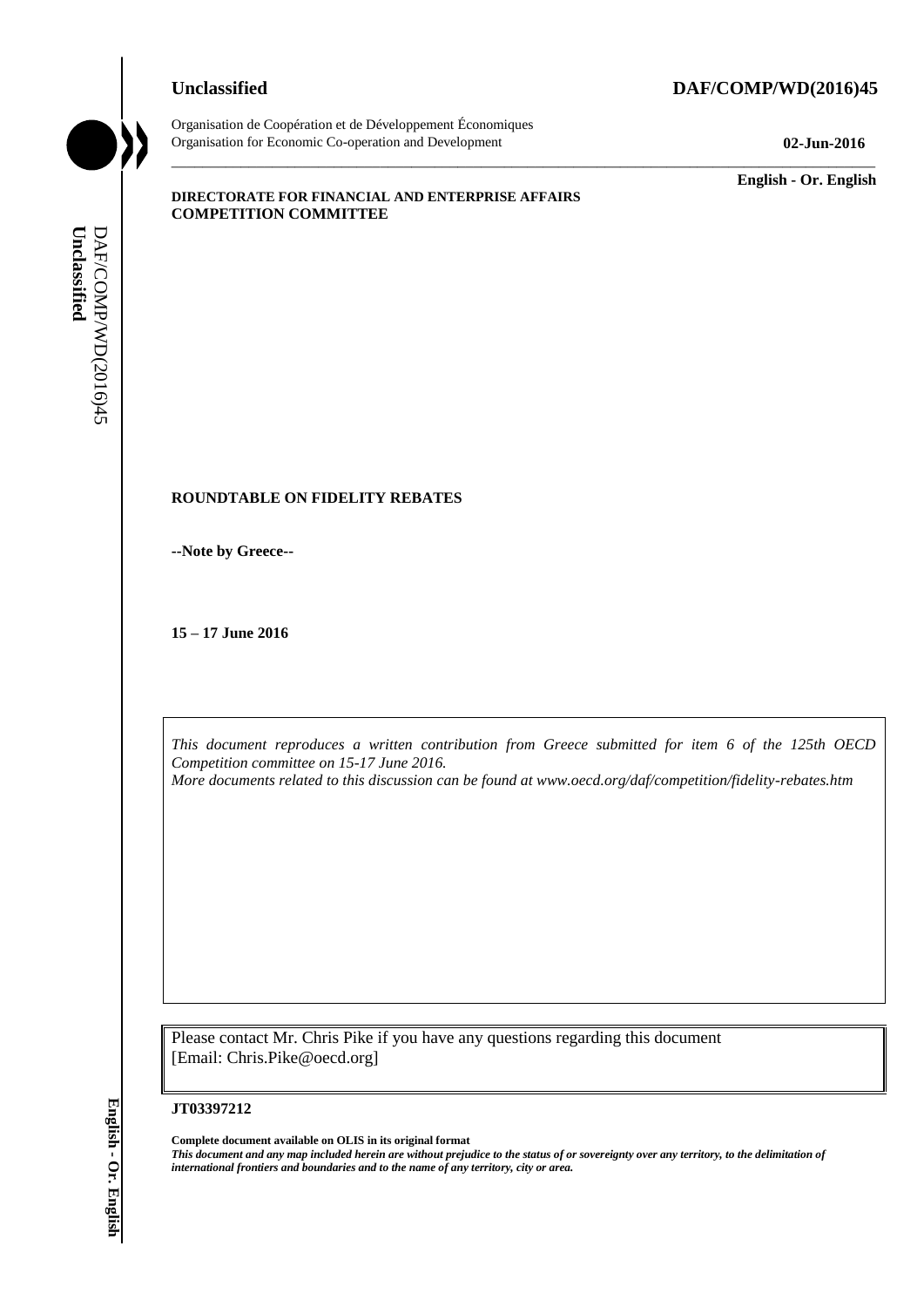## **1. Introduction**

1. In implementing the rules on abuse of dominant position, namely article 2 of the Greek Competition Act  $(1. 3959/2011)^1$  and article 102 TFEU<sup>2</sup>, the Hellenic Competition Commission (HCC) follows the legal principles and interpretation articulated in the jurisprudence of the EU Courts, taking also into account the decisions of the European Commission. In general, with regard to rebates, the HCC follows the distinction established in General Court's *Intel* and *Post Danmark II* rulings.

2. In order to identify anti-competitive rebates, the HCC takes into consideration that rebates which prevent customers from being able to select freely the most favourable of the offers made by the various competitors and to change supplier without suffering any appreciable economic disadvantage, limit the customers' choice of supplier and also make access to the market more difficult for competitors. Moreover, a foreclosure effect occurs not only where access to the market is made impossible for competitors, but also where access to the market is made more difficult – and not necessarily impossible<sup>3</sup>.

3. According to settled case-law, exclusivity rebates occur when a dominant undertaking ties purchasers — even if it does so at their request — by an obligation or promise on their part to obtain all or most of their requirements exclusively from that undertaking, whether the obligation in question is stipulated without further qualification or whether it is undertaken in consideration of the grant of a rebate<sup>4</sup>.

4. Loyalty rebates have the meaning of discounts granted by a dominant undertaking, either under the terms of agreements concluded with purchasers or unilaterally, which, without necessarily tying the purchasers by a formal obligation, are conditional on the customer's obtaining — whether the quantity of its purchases is large or small — all or most of its requirements from the undertaking in a dominant position<sup>5</sup>.

2

3

In the present submission reference is made to rebates by an undertaking in a dominant position.

 $\bar{1}$ Ex art. 2 l. 703/1977.

See, to that effect, Case 322/81 NV Nederlandsche Banden Industrie Michelin v Commission [1983] ECR 3461 (Michelin I), paragraph 85; Case C-52/09 TeliaSonera Sverige [2011] ECR I-527 ('TeliaSonera'), paragraph 63, and Case T-203/01 Michelin v Commission [2003] ECR II-4071 ('Michelin II'), paragraph 244. Also Case T-286/09, Intel v Commission, Judgment of the General Court of 12.06.2014 ('Intel' or 'Intel v Commission'), paragraphs 88 and 149. So, since the structure of competition on the market has already been weakened by the presence of the dominant undertaking, any further weakening of the structure of competition may constitute an abuse of a dominant position and an anti-competitive practice which is liable to give rise to not insignificant restrictions of competition, or even of eliminating competition on the market on which the undertaking concerned operates, is caught by the prohibition [cf. Case C-23/14, Post Danmark A/S v Konkurrencerådet, Judgment of the Court of 6.10.2015 (request for a preliminary ruling from the Sø- og Handelsretten — Denmark, regarding the market for the distribution of bulk mail and a retroactive rebate scheme for direct advertising mail), paragraph 73 – no need to establish elimination of competition, no de minimis threshold].

<sup>4</sup> Hoffmann-La Roche, paragraph 71, 89, Case T 155/06, Tomra Systems and Others v Commission [2010] ECR II 4361 ('Case T 155/06 Tomra'), paragraph 208, Case T-286/09, Intel v Commission, paragraph 72.

<sup>5</sup> Hoffmann-La Roche, paragraph 89, and Case C-549/10 P Tomra Systems and Others v Commission [2012] ECR ('Case C-549/10 P Tomra'), paragraph 70, Case T-286/09, Intel v Commission, paragraph 73.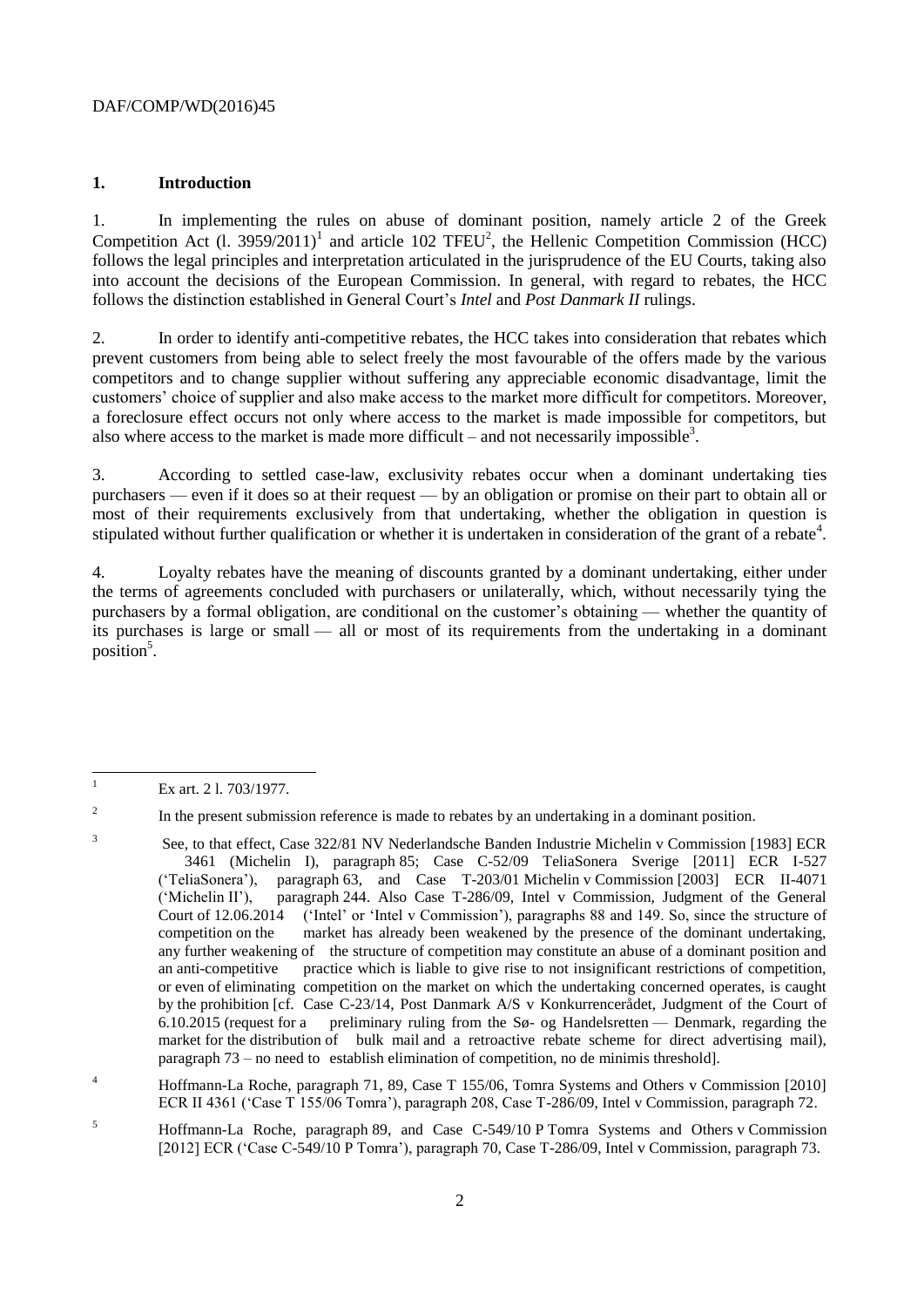5. As regards whether the grant of a rebate by an undertaking in a dominant position is abusive, a basic distinction is drawn between three categories of rebates<sup>6</sup>.

- **First,** quantity rebate systems ('quantity rebates') linked solely to the volume of purchases made from an undertaking occupying a dominant position are generally considered not to have the foreclosure effect prohibited by Article 102 TFEU<sup>7</sup> (safe haven).
- **Second,** rebates the grant of which is conditional on the customer's obtaining all or most of its requirements from the dominant undertaking ('exclusivity rebates' or 'fidelity rebates within the meaning of *Hoffmann-La Roche*<sup>3</sup>, are assumed to distort competition because they are designed to remove or restrict the purchaser's freedom to choose his sources of supply and to deny other producers access to the market and are not based — save in exceptional circumstances — on an economic transaction which justifies this burden or benefit<sup>9</sup>. As stated in *Intel*, "*it follows from Hoffmann-La Roche […], that an undertaking in a dominant position abuses that position if it applies an exclusivity rebate system even 'without tying the purchasers by a formal obligation'. In that regard, the Commission correctly states that the anti-competitive incentive of exclusivity rebates results not from the imposition of a formal obligation to buy exclusively or almost exclusively from the dominant company but from the financial advantages obtained or the financial disadvantages avoided by making such purchases. Thus, it is sufficient that the undertaking in a dominant position indicates in a credible manner to its customer that the grant of a financial advantage depends on exclusive or quasi-exclusive supply*".

6. Although exclusivity conditions may, in principle, have beneficial effects for competition, so that in a normal situation on a competitive market, it is necessary to assess their effects on the market in their specific context, those considerations are not valid in the case of a market where, precisely because of the dominant position of one of the economic operators, competition is already restricted. That approach is justified by the special responsibility that a dominant undertaking has, not to allow its conduct to impair genuine undistorted competition in the common market and by the fact that, where an economic operator holds a strong position in the market, exclusive supply conditions in respect of a substantial proportion of purchases by a customer constitute an unacceptable obstacle to access to the market $10$ .

 $\sqrt{6}$ <sup>6</sup> To that effect, *Michelin I*, paragraphs 71 to 73, Case C-95/04 P *British Airways* v *Commission* [2007] ECR I-2331 ('Case C-95/04 P *British Airways*'), paragraphs 62, 63, 65, 67 and 68, Case T-286/09, *Intel v Commission*, paragraph 74.

<sup>7</sup> If increasing the quantity supplied results in lower costs for the supplier, the latter is entitled to pass on that reduction to the customer in the form of a more favourable tariff. Quantity rebates are therefore deemed to reflect gains in efficiency and economies of scale made by the undertaking in a dominant position (see Case T-203/01 *Michelin* v *Commission* [2003] ECR II-4071 ('*Michelin II*'), paragraph 58 and the case-law cited, Case T-286/09, *Intel v Commission*, paragraph 75).

<sup>&</sup>lt;sup>8</sup> Hence, exclusivity rebates can be considered as a partial subtotal, contained under the heading of fidelity rebates and the terms may be used alternatively. The expression will also be used for rebates which are not conditional on exclusive supply but on the customer's obtaining most of its requirements from the undertaking in a dominant position.

In *Intel*, the Court, compares exclusivity rebates with loyalty rebates in which clients are not tied to the dominant firm by a formal obligation, but instead the dominant firm indicates in a credible manner to its customer that the grant of a financial advantage or the avoidance of a financial disadvantage depends on exclusive or quasi-exclusive supply (par. 106, passim).

<sup>9</sup> See, to that effect, *Hoffmann-La Roche*, paragraph 71 above, paragraph 90, Case T-155/06 *Tomra*, paragraph 72, paragraph 209, and *Intel v Commission*, paragraph 77.

<sup>10</sup> Case C-310/93 P *BPB Industries and British Gypsum* v *Commission* [1995] ECR I-865, paragraph 11, and the Opinion of Advocate General Léger in that case, points 42 to 45, *Intel v Commission*, paragraphs 89 – 90 and 170.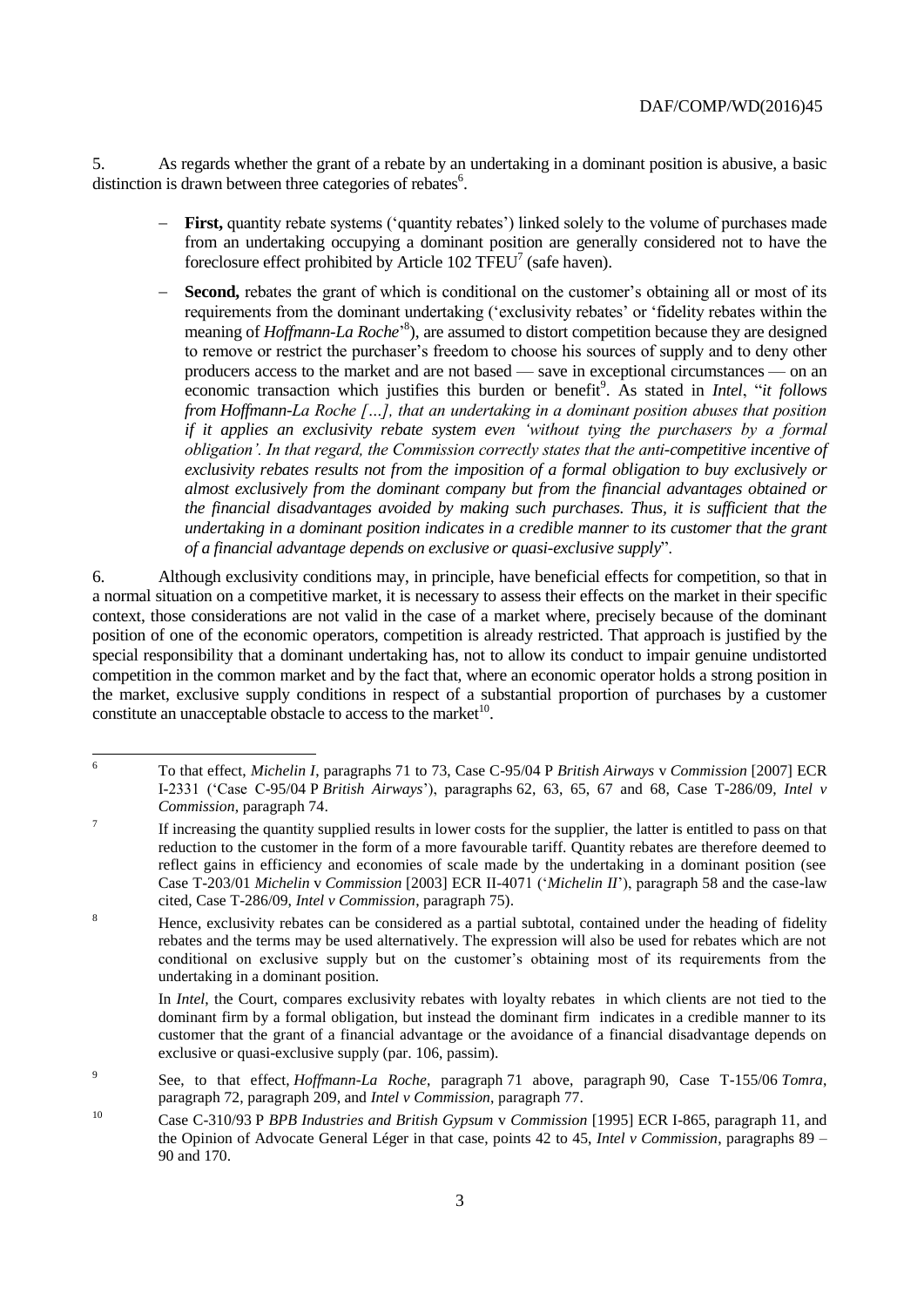7. Notably, the inherent foreclosure element of such rebates consists in their design to exclude, i.e. to prevent, through the grant of a financial advantage, customers from obtaining their supplies from competing producers. Per se prohibition of this category of rebates thus relates to their inherent propensity to foreclose (in and of themselves), and the ensuing harmful effects for the competitive process and, hence, the consumers. This is why, it is not relevant to establish the foreclosure capability of this type of exclusivity rebate $11$ .

 **Third**, there are other rebate systems where the grant of a financial incentive is not directly linked to a condition of exclusive or quasi-exclusive supply from the dominant undertaking, but where the mechanism for granting the rebate may also have a fidelity-building effect ('rebates falling within the third category'). That category of rebates includes, inter alia rebate, systems depending on the attainment of individual sales objectives which do not constitute exclusivity rebates, since those systems do not contain any obligation to obtain all or a given proportion of supplies from the dominant undertaking.

8. For this third category rebate system, in order to examine whether its application constitutes an abuse of dominant position, it is necessary to consider all the circumstances, in the sense, particularly, of the criteria and rules governing the grant of the rebate. Here, the standard in order to assess whether the conduct is of an anticompetitive nature consists in whether, in providing an advantage not based on any economic service justifying it, that rebate tends to remove or restrict the buyer's freedom to choose his sources of supply, to bar competitors from access to the market, to apply dissimilar conditions to equivalent transactions with other trading parties, or to strengthen the dominant position by distorting  $component$ <sub>12</sub>

The rebates were 'retroactive', in the sense that, where the threshold of mailings initially set was exceeded, the rebate rate applied at the end of the year covered all mailings presented during the period concerned (not incremental, i.e. applying only to mailings exceeding the threshold initially estimated).

<sup>12</sup> To that effect, Michelin I, paragraph 73; British Airways, paragraphs 65 and 67; Case C-549/10 P Tomra, paragraph 71; Case T-286/09, Intel v Commission, paragraph 78; Post Danmark II, paragraph 29. To that effect the Court in Post Danmark II took into account as circumstances, in which such a rebate scheme produces an anti-competitive exclusionary effect without tying customers by a formal obligation:

**a**. the retroactive nature of the rebates exerting pressure on the counterparts of the dominant undertaking to purchase more.

 $\overline{11}$ 

<sup>11</sup> Intel, op.cit., paragraph 80 et seq. and 143 ("a finding that an exclusivity rebate is illegal does not necessitate an examination of the circumstances of the case (…). The Commission is not therefore required to demonstrate the foreclosure capability of exclusivity rebates on a case-by-case basis"). Post Danmark II refers to a rebate scheme which was:

Standardized (all customers were entitled to receive the same rebate on the basis of their aggregate purchases over an annual reference period).

Rebates were 'conditional', in the sense that Post Danmark and its customers concluded agreements, at the beginning of the year, in which estimated quantities of mailings for that year were set out. At the end of the year, Post Danmark made an adjustment where the quantities presented were not the same as those that had been estimated initially.

**b**. the long reference period (=one year) which also has the inherent effect, at the end of that period, of increasing the pressure on the buyer to reach the purchase figure needed to obtain the discount or to avoid suffering the expected loss for the entire period. Consequently, such a rebate scheme is capable of making it easier for the dominant undertaking to tie its own customers to itself and attract the customers of its competitors, and the ensuing suction effect was further enhanced by the fact that the rebates applied also to the non-contestable part of demand.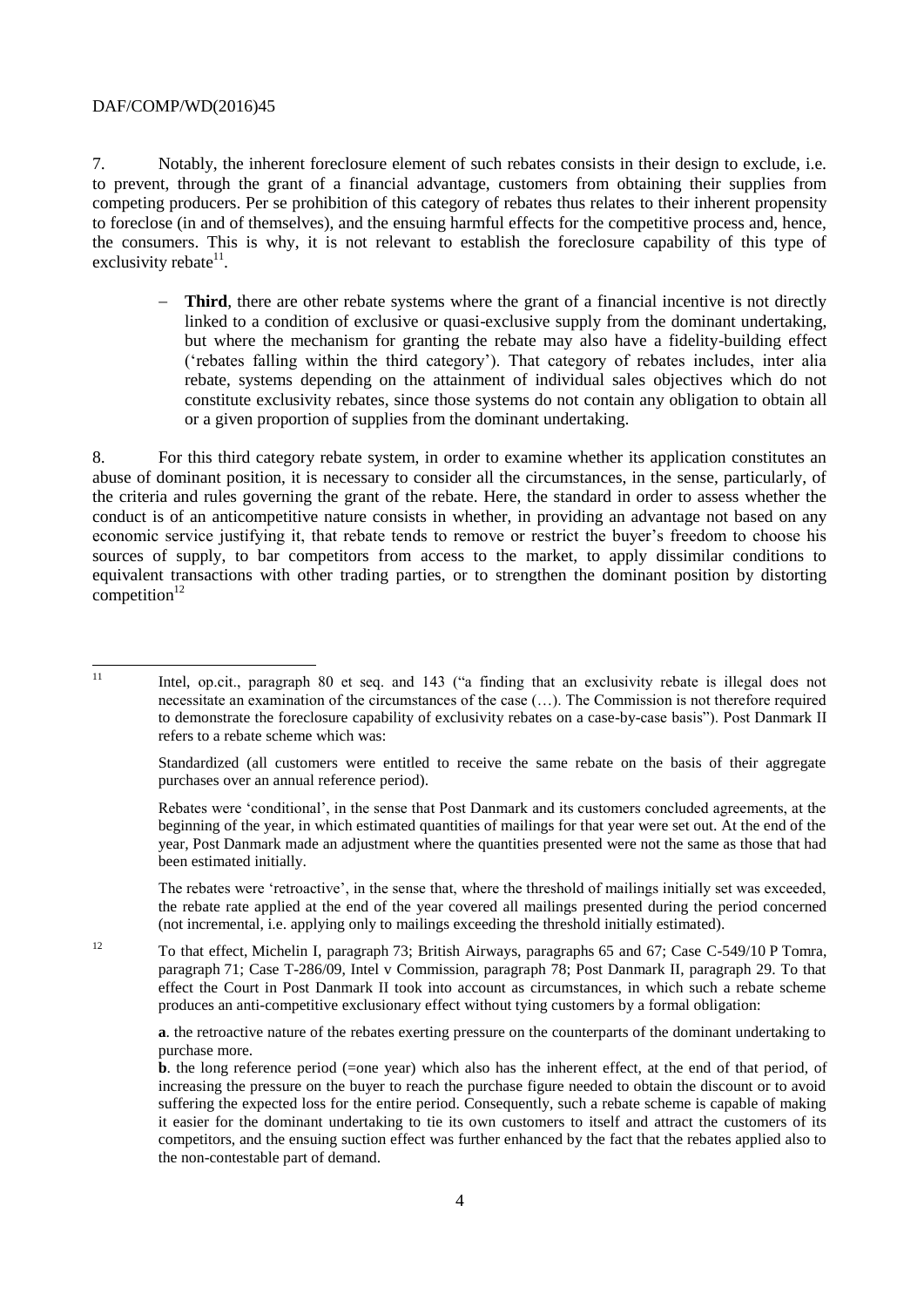#### **2. The As-Efficient-Competitor test**

9. Settled case-law, including the recent *Post Danmark II* of the CJEU and the *Intel* judgment of the General Court, have examined the possibility to apply the As-Efficient-Competitor ('AEC') test with regard to a. exclusivity and b.  $3<sup>rd</sup>$  category rebates<sup>13</sup>. It has now been clarified that regarding the per se unlawful exclusivity / *Hofmann-La Roche* type loyalty rebates, an AEC test is not necessary<sup>14</sup>; the AEC test and the scope of the relevant case-law is limited to pricing practices and does not affect the legal characterisation of exclusivity rebates<sup>15</sup>. Regarding  $3<sup>rd</sup>$  category rebates, various competition on the merits criteria and not necessarily an as efficient competitor test are used in order to assess the potential of the rebate scheme to foreclose.

10. Below cost prices is also not a prerequisite of a finding that a retroactive rebate scheme is abusive. In general, there is no legal obligation requiring the AEC test in order to find that a rebate scheme is abusive<sup>16</sup>. On principle, recourse to the as-efficient-competitor test with regard to  $3<sup>rd</sup>$  category rebates is not excluded, unless the structure of the market<sup>17</sup> makes the emergence of an as-efficient competitor practically impossible (as was the case in Post Danmark II, where applying the as-efficient-competitor test was found to be of no relevance) $^{18}$ .

11. In a market with high barriers, the presence of a less efficient competitor might contribute to intensifying the competitive pressure on that market and, therefore, to exerting a constraint on the conduct of the dominant undertaking.

**c**. the high market share in levels that the dominant undertaking must constitute an unavoidable business partner in the market.

<sup>14</sup> See, to that effect, *Intel*, paragraph 140 *et seq*.: "150 […] *an AEC test only makes it possible to verify the hypothesis that access to the market has been made impossible and not to rule out the possibility that it has been made more difficult.* […], *a positive result means only that an as-efficient competitor is able to cover its costs* […]. *That does not however mean that there is no foreclosure effect. The mechanism of the exclusivity rebates,* […], *is still capable of making access to the market more difficult for competitors of the undertaking in a dominant position, even if that access is not economically impossible* […].

151 *It follows from the foregoing that it is not necessary to consider whether the Commission carried out the AEC test in accordance with the applicable rules and that it is also not necessary to examine the question whether the alternative calculations proposed by the applicant were carried out correctly. Even a positive AEC test result would not be capable of ruling out the potential foreclosure effect which is inherent in the mechanism described in paragraph 93 above*".

<sup>15</sup> *Intel*, paragraph 99.

 $\overline{a}$ 

<sup>16</sup> See *Post Danmark II*, paragraphs 56 et seq.: In the context of applying Article 102 TFEU to a rebate scheme, the invoicing of below cost prices to customers is not a prerequisite of a finding that a retroactive rebate scheme is abusive. It is not possible to infer from Article 102 TFEU or the case-law of the Court that there is a legal obligation requiring a finding to the effect that a rebate scheme is abusive to be based always on the as-efficient-competitor test. The as-efficient-competitor test must, thus, be regarded as one tool amongst others for the purposes of assessing whether there is an abuse of a dominant position in the context of a rebate scheme.

<sup>17</sup> E.g. where the dominant undertaking holds very large market shares and structural advantages like a statutory monopoly.

<sup>18</sup> *Post Danmark II*, paragraph 58 *et seq*.

<sup>13</sup> *Post Danmark II* judgment of the Court of Justice regarded a *standardized* retroactive rebate scheme.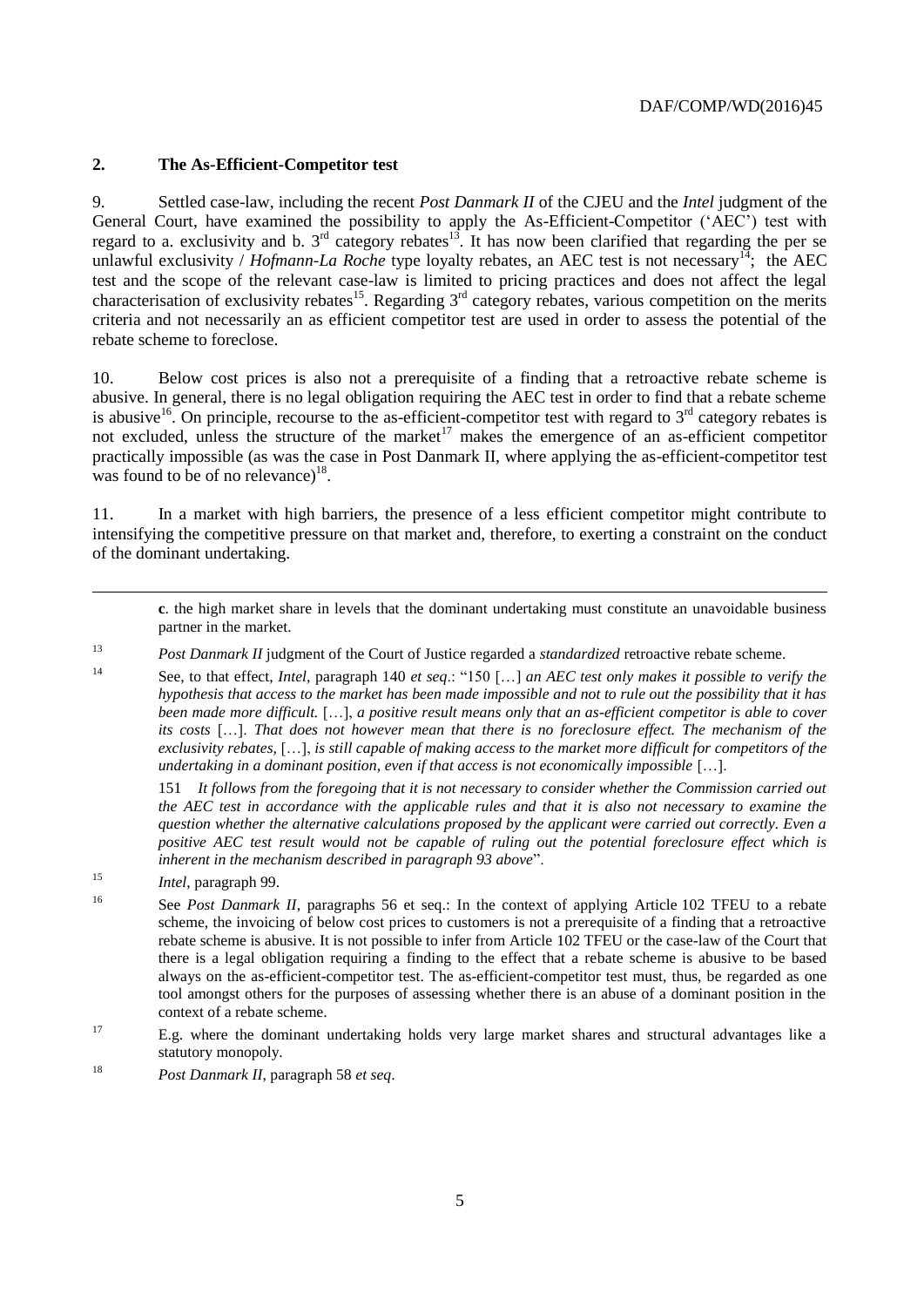12. Overall, the AEC test only constitutes 'one tool amongst others' for assessing whether there is an abusive rebate scheme<sup>19</sup>. In this regard, it is also noted that:

- The AEC test can lead to under-inclusion / under-enforcement, taking into account that less efficient competitors are also prone to exert a competitive pressure to the dominant undertaking20, not only in terms of price competition but also in terms of choice, quality and innovation (upsetting the monopolist's 'quiet life').
- Furthermore, to allow elimination of less efficient competitors would discourage new entry (especially since new entrant can be less efficient in the beginning – and then grow to become equally or more efficient) by signaling the dominant firm's ability to foreclose and thus lead to established monopolies or oligopolies. Thus, foreclosure harms the competitive process and the consumers, even if the competitor excluded is not equally efficient with the dominant undertaking.

13. Rebates schemes designed to exclude are not pro-competitive, even if the said schemes do not entail a profit sacrifice of the dominant firm. Thus, a safe-haven based on cost benchmarks / price-cost tests is not applicable to rebates.

## **3. On efficiency justifications**

14. With regard to the notion of economic justification, according to case-law, neither the wish to sell more, nor the wish to spread production more evenly, could justify such a restriction of the customer's freedom of choice and independence*.* On the contrary, it is examined whether the position of dependence from the dominant suppliers, in which customers found themselves, created by the discount system, is based on any countervailing advantage which could be economically justified $21$ .

15. An efficiency justification is thus possible with regard to rebates<sup>22</sup>. However, it is for the dominant undertaking to show that the efficiency gains likely to result from the conduct counteract any likely negative effects on competition and consumer welfare, that those gains have been, or are likely to be, brought about as a result of that conduct, that such conduct is necessary for the achievement of those gains in efficiency and that it does not eliminate effective competition, in the sense of removing all or most existing sources of actual or potential competition.

16. At any rate, in practice, it will be difficult to justify on efficiency grounds any conduct eliminating competition, since, in non-competitive markets with an undertaking in dominant position (i.e. where, as a result of the very presence of the undertaking in question, the degree of competition is already weakened), it would be difficult to show that possible efficiency gains outweigh the deterioration of the competitive process. It is important to note that markets with a dominant firm are not competitive markets, thus there is no pressure to the dominant firm to pass on any efficiency gains to their customers and / or the consumers. This is a more general problem also with regard to the consumer welfare standard and the AEC test. Furthermore, as a general rule, there are other ways (other pricing modules such as even simple price cuts), less restrictive, to achieve the same result, instead of an exclusionary rebates policy. So, it is unlikely that the only proportionate way for the dominant company to achieve the efficiencies is an exclusionary pricing practice<sup>23</sup>. This is probably the reason

 $19$ <sup>19</sup> *Post Danmark II*, paragraph 61.

<sup>20</sup> See, to that effect, *Post Danmark II*, paragraph 60.

<sup>&</sup>lt;sup>21</sup> Michelin I, paragraph 80 et seq.

<sup>22</sup> *Post Danmark II*, paragraph 48 et seq.

<sup>&</sup>lt;sup>23</sup> See Case T-203/01 Michelin v Commission, paragraph 59, with reference to Hoffmann-La Roche, paragraph 90; Michelin I, paragraph 85; Case T-228/97 Irish Sugar v Commission [1999] ECR II-2969,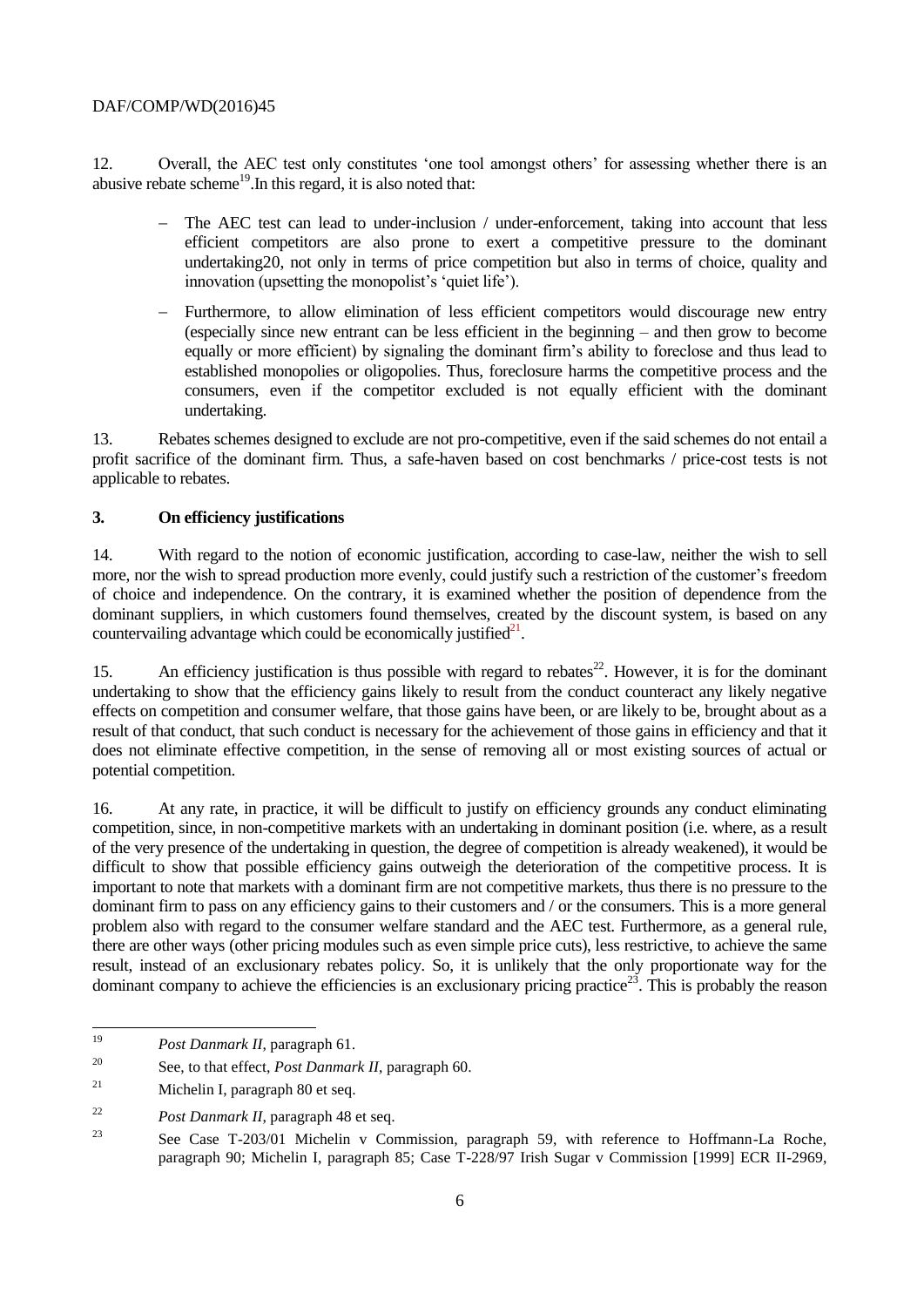why no such instances of efficiency justified exclusionary rebates are to be found in the jurisprudence of the European Courts or of the HCC, as yet, but also why dominant undertakings do not often put forward such claims.

17. This approach is also consistent with the competition on the merits *versus* anticompetitive foreclosure dichotomy, valuing the preservation of competition in the market against the dominant firm's foreclosing interest. In the *ex post* examination of an abusive conduct that has already taken place (in contrast to the *ex ante* examination in mergers), such efficiencies would have had to be materialised, and the claims would have to be concrete and quantifiable.

#### **4. Analytical framework for fidelity rebates compared with other exclusionary conduct**

18. In anti-competitive rebates, the loyalty inducing incentives (in exclusivity rebates, the fact that the grant of the rebates is conditional on exclusive or quasi-exclusive supply<sup>24</sup>) are crucial, whereas regarding below cost pricing, the costs and prices charged by the dominant undertaking are relevant.

19. First of all, it is clear that a different treatment is warranted for exclusivity rebates than for other pricing practices, given that unlike an exclusive supply incentive, the level of a price cannot be regarded as unlawful in itself<sup> $25$ </sup>. In other words, in low-pricing practices the abusive nature arises solely by the predatory level of costs and prices (hence the need to establish a predatory plan or pricing below  $AVC^{26}$ ), while in rebates the key exclusionary element is, in itself, the incentive provided to the customer not to deal with competitors of the dominant firm.

20. In general, different motives, scope, intensity and (thus) standards can be identified between rebates and pricing practices (even if rebates can amount also, concurrently, to predation). Fidelity rebates also entail, as a rule, undue discrimination in the sense of disadvantageous terms for customers who choose to have other suppliers (also).

paragraph 114; and Portugal v Commission, paragraph 52. See also Commission Decision of 29 March 2006, Case COMP/E.1/38-113, Prokent/Tomra, paragraph 282.

<sup>24</sup> See *Intel*, paragraph 152: "…*in the case of an exclusivity rebate, it is the condition of exclusive or quasiexclusive supply to which its grant is subject rather than the amount of the rebate which makes it abusive*".

l

<sup>25</sup> Case T-286/09, op. cit., paragraph 99 ("… *the scope of that case-law is limited to pricing practices and does not affect the legal characterisation of exclusivity rebates. Case C-280/08 P Deutsche Telekom, paragraph 98 above, and TeliaSonera, paragraph 88 above, concerned margin squeeze practices and Post Danmark, paragraph 94 above, concerned low price practices, so that those three cases concerned pricing practices. However, the present case does not relate to a pricing practice. As regards the rebates granted to the various OEMs, the complaint made against the applicant in the contested decision is not based on the exact amount of the rebates and thus on the prices charged by the applicant, but on the fact that the grant of those rebates was conditional on exclusive or quasi-exclusive supply. Different treatment of exclusivity rebates and pricing practices is justified by the fact that, unlike an exclusive supply incentive, the level of a price cannot be regarded as unlawful in itself*").

<sup>26</sup> See, for example, Case C-62/86 *AKZO v Commission* [1991] ECR I-3359, Case C-333/94 P *Tetra Pak v Commission* [1996] ECR I-5951 and Case C-202/07 P, F*rance Télécom SA v Commission of the European Communities*, ECLI:EU:C:2009:214, ruling that prices below average variable costs give grounds for assuming that a pricing practice is eliminatory and that prices below average total costs but above average variable costs, are regarded as abusive if they are determined as part of a plan for eliminating a competitor.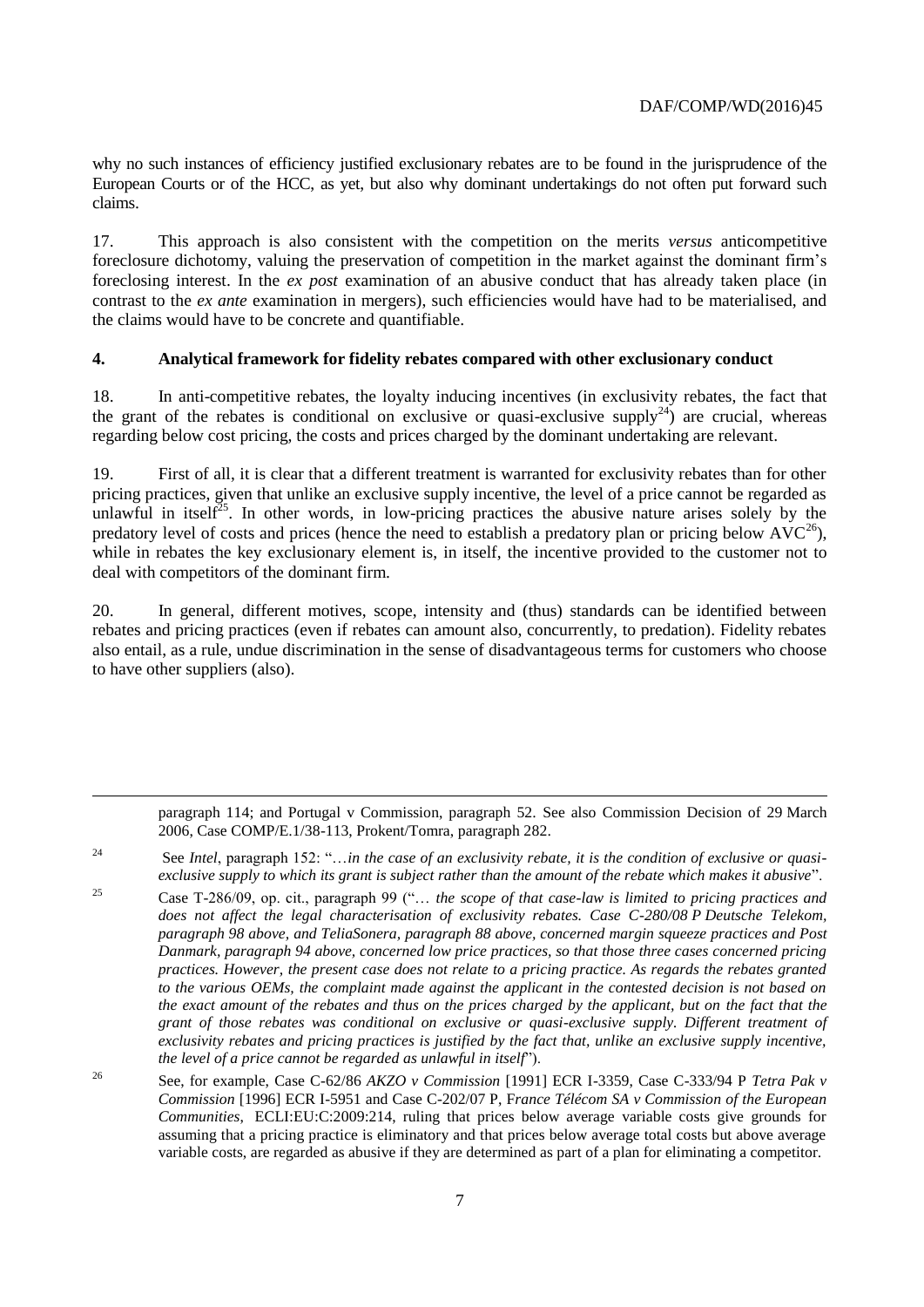## **5. Prioritisation**

21. The enforcement action of HCC is based on public interest considerations. Priority is assessed in light of the estimated impact of the practice on effective competition and on consumers. Evidently, the selection of cases<sup>27</sup> depends on the nature and quantity of cases pending at any given point, as well as the strategic targeting of certain sectors at some given period.

22. In particular, priority is given to<sup>28</sup>: hardcore restrictions, products and services which are essential to the Greek consumer, and anticompetitive practices with cumulative effect. The prioritisation takes into account, inter alia, the need for clarification of novel legal issues and coherence in the interpretation of national rules with European law, as well as the estimated result of the Commission's intervention and the completeness of the information submitted with the complaint $^{29}$ .

23. Due, among others, to resources constraints, CAs focus on prioritised cases – normal prioritisation filters out cases in which an adequately serious infringement is not likely to be proven and thus averts the risk of false positives.

24. It is further noted that in many instances, dominant firms have been found to use concurrently multiple abusive / exclusionary practices, e.g. the imposition of exclusivity obligations, fidelity rebates, predation.

## *5.1 HCC recent cases on fidelity rebates*

25. The above-mentioned principles have been followed in HCC rebates decisions (implementing art. 2 l. 3959/2011 and 102 TFEU on the basis of settled EU case-law). To name some:

 $27$ In Greece, investigations in antitrust cases may be initiated: a) ex officio by the HCC, including by virtue of a leniency application, or b) by virtue of a complaint filed with the HCC. Natural or legal persons are entitled to launch a complaint, without further legal requirements (complainants are not required to demonstrate a legitimate interest for launching a complaint). A complaint can only be made about an alleged infringement of Articles 101 or 102 of the Treaty and their Greek facsimile provisions with a view to the Authority finding and prohibiting the infringement – the complainant cannot require the HCC to adopt interim measures. A complaint must comprise information equivalent to that of Form C annexed to Regulation EC 773/2004.

<sup>&</sup>lt;sup>28</sup> L. 3959/2011, art. 14.2.(n), art. 36.

<sup>&</sup>lt;sup>29</sup> Implementing the above criteria, on the basis of the HCC Point System the following are taken into account in order to quantify the impact of each case (HCC Decision 539/VII/2012):

<sup>-</sup> Whether the practice in question regards a cartel or an abuse of dominance (2 pts), or vertical restraints with cumulative effect  $(1+1$  pts);

<sup>-</sup> Whether the product or service refers to a basic / household necessity according to the established statistical weighting and indicators (1 pt);

<sup>-</sup> Whether the practice is nationwide or refers to a large part of the country (2 pts);

<sup>-</sup> Whether a leniency application has been submitted (2 pts);

<sup>-</sup> Evidentiary value and probability of establishing an infringement (1 pt);

<sup>-</sup> Whether it concerns a continuous / repeated infringement (1 pt);

<sup>-</sup> Whether it concerns a novel or significant legal matter or an issue on European legislation and ECN cooperation (1 pt).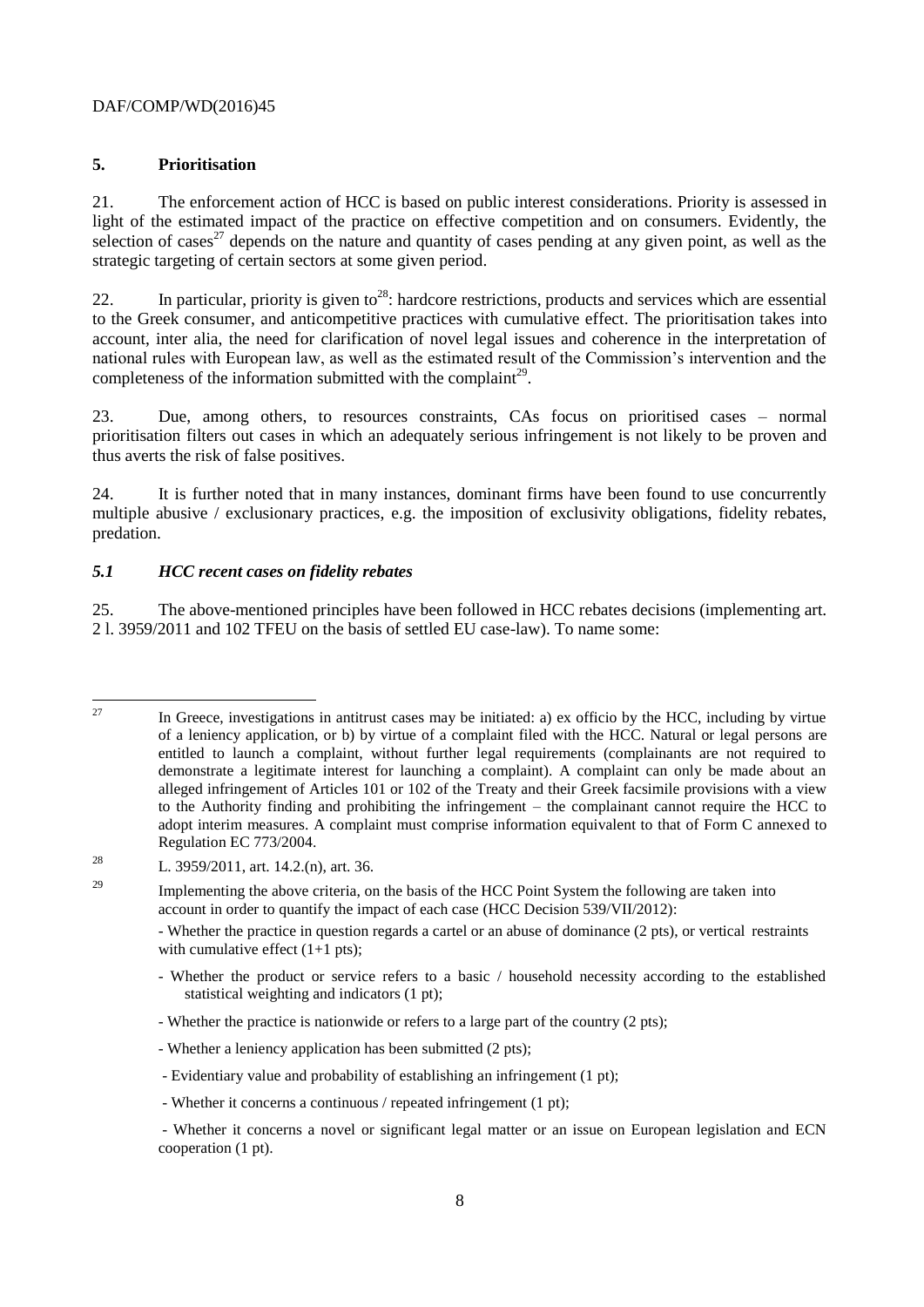- Tasty Foods decision [520/VI/2011] (salty snacks) dealt extensively with exclusivity agreements at wholesale level, cabinet exclusivity, rebates conditional upon the commitment of all, or most available shelf and store space for its products, target rebates etc (fines totaling  $\epsilon$  16.177.514 million).
- Heineken decision [590/2014] (beer market) dealt with significant payments conditional upon exclusivity and/or the foreclosure of competitive brands and, at the wholesale level, significant economic motives conditional upon exclusivity / not trading competing products (fines totaling  $\epsilon$ ) 31.451.211 and required to introduce written contracts with amended terms, etc).
- Procter & Gamble [581/VII/2013] (baby-diapers) dealt with target rebates and across the board rebates conditional upon the commitment of excessive shelf space for its baby diapers products (fines totaling  $\epsilon$  5.3 million).
- Lastly, Nestle decision [434/V/2009] (instant coffee market) dealt with inter alia, target and fidelity rebates, prohibition of parallel imports and of marketing activities of competitive products (retail segment); exclusive supply and bundling contract arrangements, fidelity rebates (HORECA segment); hidden non compete obligation (fines: approx.  $\epsilon$  30 million).

# In particular:

# *5.1.1 HCC Decision No. 520/IV/2011 – Tasty Foods (Salty Snacks Market)*

26. In its Decision 520/IV/2011, the HCC found that Tasty Foods (Tasty), a subsidiary of Pepsico, mainly active in the production and distribution of salty snacks, had infringed Articles 1 and 2 of the Greek Law 703/1977 as well as Articles 101 and 102 TFEU from 2000 to at least 2008. On this basis, it imposed a total fine of  $\epsilon$  16 177 514<sup>30</sup> on Tasty.

27. The case was initiated following two complaints filed by a competitor "Tsakiris Food & Snacks Company", alleging that Tasty had implemented a targeted policy on a systematic basis, seeking to exclude its competitors from the market by means of exclusivity and discrimination. In the course of the ensuing investigation, the HCC gathered an extensive set of data from the dawn-raid which took place at Tasty's premises and from several information requests addressed to competitors and customers, with a view to establishing whether Tasty held a dominant position on the market and whether it had engaged in anticompetitive practices. Extensive economic analysis was also conducted for the purpose of defining the relevant product market, after the submission of economic reports and testimony by both Tasty and the complainant.

28. Following the oral hearing and the exchange of written observations, the HCC concluded that Tasty held a dominant position in the market for the production and distribution of salty snacks (mainly comprising potato chips, corn chips and extruded snacks), with markets shares ranging from 70% to 85% (consistently over the last decade). The HCC also found that Tasty had adopted and implemented a single, consistent and targeted policy in the market of salty snacks that sought to exclude its competitors from the distribution channel of smaller retailer outlets (notably kiosks, grocery stores and traditional food stores & mini markets) and to limit their growth possibilities. To achieve this objective, Tasty employed various abusive practices, some of which exhibited extraordinary intensity, including:

 $30$ 

 $\epsilon$  11 739 387 for infringements of Articles 2 of Greek Law 703/1977 and 102 TFEU (abuse of dominance).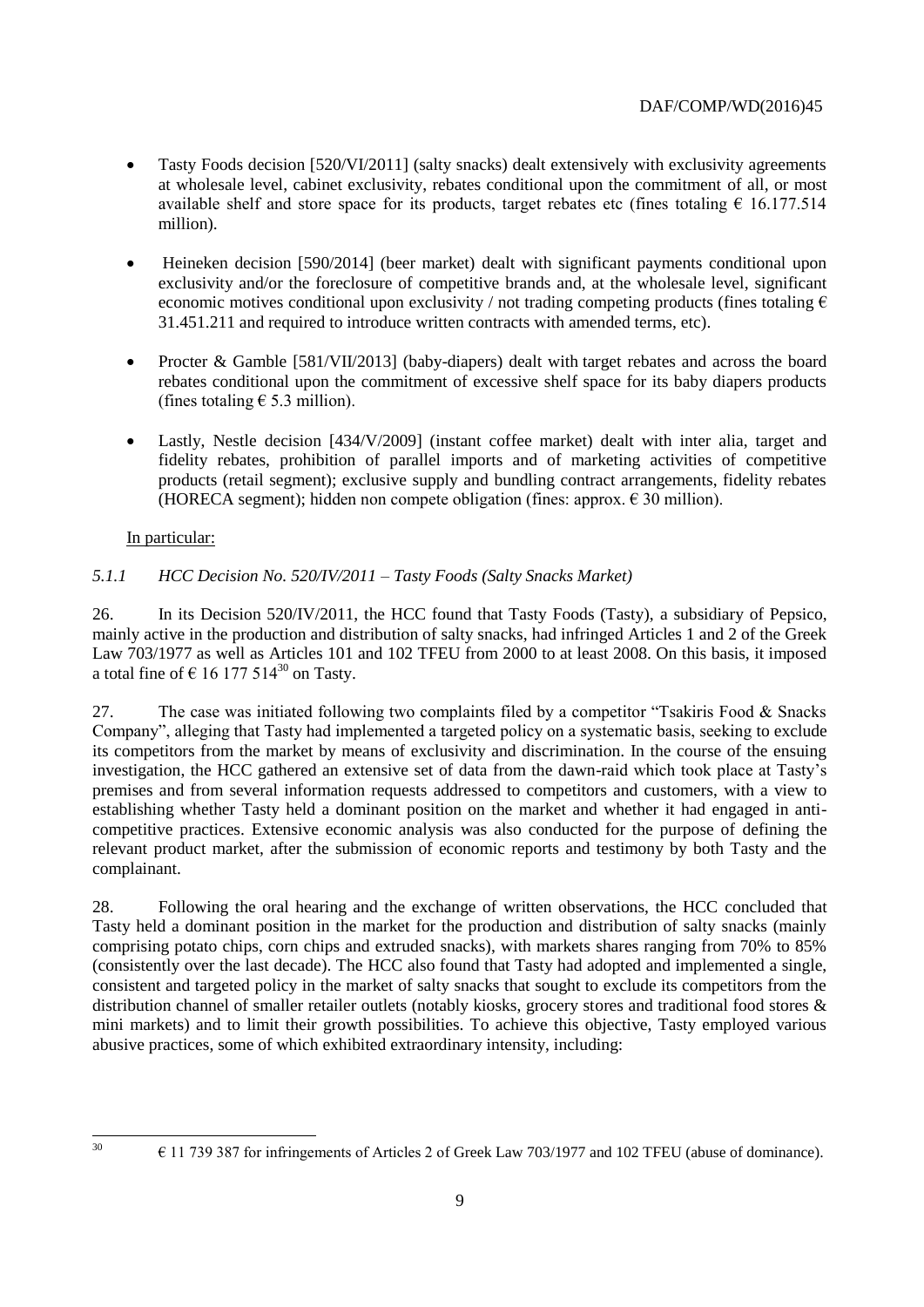- (1) exclusivity agreements at the wholesale level,
- (2) agreements for the provision of cabinets on the basis of exclusivity, aimed at capturing the available space in smaller retailer shops (e.g kiosks) and raising entry/expansion barriers with the view to exclude competitors,
- (3) rebates conditional upon the attribution of all, or the most substantial part of available shelf/store space to its products,
- (4) target rebates at both wholesale and retail level, and
- (5) coordinated and targeted acts of replacing and removing, by unorthodox means, the products and cabinets of competitors from those outlets.

29. In para 319, the said decision clarifies that according also settled case-law, the HCC has no obligation whatsoever to effect an "as–efficient-competitor" analysis in order to establish the abusive nature of the fidelity rebates examined. This is notwithstanding the fact that the decision uses, inter alia, relevant economic analysis in order to rebut the arguments advanced by the dominant undertaking.

#### *5.1.2 HCC Decision No. 590/2014 - Heineken (Greek beer market)*

30. Following an investigation (ex officio and upon a complaint by Mythos Brewery S.A.), the HCC found that Athenian Brewery S.A., a subsidiary of Heineken N.V. active in the production and distribution of beer in Greece, abused its dominant position, thereby infringing Articles 2 of the Greek Competition Act and 102 EU Treaty.

31. According to the Decision, the dominant company Athenian Brewery S.A. implemented a single targeted policy that sought to exclude its competitors from the on-trade consumption market (e.g. HORECA chains and other retail outlets) and to limit their growth possibilities. To achieve this objective, Athenian Brewery S.A. employed various commercial practices aimed at exclusivity<sup>31</sup>, including exclusivity obligations, exclusivity rebates and other loyalty-inducing payments conditional upon exclusivity or foreclosure of one or more competitive brands. In particular, fidelity rebates comprised, inter alia, of individualized retroactive rebates consisting in a percentage of the value of the HORECA chain's purchases covering all its needs, with payment in advance corresponding to a percentage of the client's projected purchases at the end of the year -in case the amount would be exceeded, the corresponding extra payment would be due to the client, whereas in case the actual purchases were below the said amount, the difference would have to be returned by the client to the dominant supplier-, and various payments to retail outlets often characterized as advertisement or promotion expenses $^{32}$ .

 $31$ <sup>31</sup> According to paragraph 689 of the Decision, an abusive fidelity rebate mechanism does not presuppose the application of an AEC test.

Further, according to paragraph 690 of the Decision (citing *Tomra*), even with regard to 3rd category rebates, it is not necessary to effect an as-efficient-competitor analysis which would show that a rebates system would require an as efficient competitor to charge negative prices. A fortiori this thinking applies to exclusivity rebates and practices.

<sup>&</sup>lt;sup>32</sup> In particular, the practices adopted by the dominant undertaking consisted in the imposition of exclusivity clauses (e.g. written exclusivity agreements between Athenian Brewery S.A. and several key accounts – HORECA chains– with the granting of rebates and other significant benefits in exchange), fidelity rebates (advance payments of rebates for the predicted value of the client's total purchases with a claw-back provision), and the granting of a variety of payments, benefits, gifts and rebates to retail outlets aiming at impeding their supply from competitors and often synchronous to the initiation of the exclusivity regarding the retail outlet.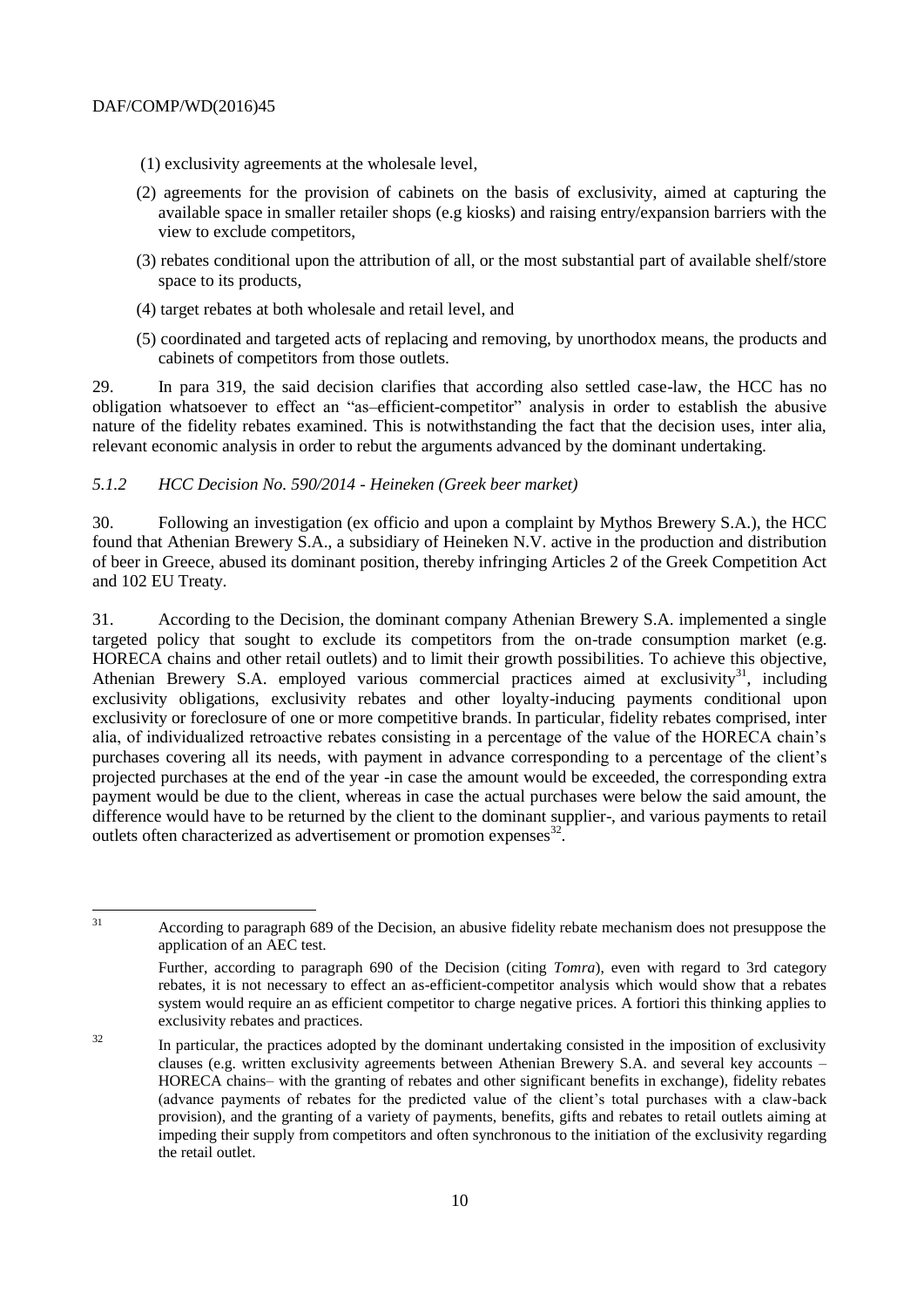32. Furthermore, Athenian Brewery S.A. was found to have engaged in restrictive practices at the wholesale level, by providing wholesalers with significant economic motives that promote exclusivity and by exercising pressure on them not to trade or introduce competing products (notably, economic motives in exchange for exclusivity, threat of retaliatory measures in case wholesalers traded or introduced competitors' products - replacement of competitors' products, granting of longer credit before peak and revaluation periods with a view to fill up storage space, reduction of benefits / of the days of credit and the credit limit as a means of pressure in order to exclude competitors, provision of various benefits such as assignment of the servicing of retail outlets to the wholesaler and provision of long-term credit as a kind of loan for the construction or extension of facilities such as warehouses, in exchange for exclusivity, etc). These practices amounted to both exclusionary conduct and discrimination by means of worse commercial terms - withdrawal of benefits to clients who dealt with competitors.

33. Moreover, with respect to super-markets, Athenian Brewery was found by majority to have abused its dominant position by granting, for a period of one year, fidelity rebates (consisting in a percentage on the total amount of purchases in the dominant firm's brands) conditional upon the commitment of 'satisfactory' shelf space (according to the dominant undertaking's assessment).

34. In the context of the investigation, dawn-raids in the premises of Athenian Brewery S.A. as well as in the premises of its clients (wholesalers and retailers) were conducted resulting in the collection of direct evidence, whereas further evidence from numerous testimonies and information requests (also from other competitors) was collected, along with the agreements and financial and other data provided by the respondent. The dominant firm closely followed the exclusivity status of retail outlets / chains. Athenian Brewery S.A. had also established a commercial strategy to penetrate retail outlets, in the context of which a presentation of relevant cases took place and the achievement of "exclusivity" was highlighted as a result of the successful implementation of the strategy. Another competitor, Macedonian Thrace Brewery S.A. also submitted written statements to HCC alleging the abuse by Athenian Brewery S.A. of its dominant position. According to the HCC unanimous Decision, the abovementioned infringement had a single and continuous nature and extended over a period of sixteen years, i.e. from September 1998 to September 2014.

35. A fine totaling  $\epsilon$  31.451.211 was imposed on Athenian Brewery S.A. for the said infringement. The company was also required to cease the infringement, to introduce written contracts with amended terms, to stipulate in all its agreements and invoices that its customers are free to buy, sell and -in any waydistribute competitive products in kind and quantity of their choice, to define in a clear and precise manner the payment given by the dominant firm as well as the precise service provided by the co-contractor for which the said payment is granted.

### *5.1.3 HCC Decision No. 581/VΙI/2013 – Procter & Gamble (retail market for baby diapers and related baby care products)*

36. The HCC concluded, by majority vote, that Procter & Gamble Hellas LTD (P&G), subsidiary of P & G International Operations S.A., infringed Articles 1 and 2 of the Greek Competition Act and Articles 101 and 102 TFEU, by engaging in anticompetitive commercial practices in the retail market for baby diapers in Greece. The case was opened following an ex officio investigation.

37. According to the decision, the evidence gathered throughout the investigation (including contracts between P&G and the supermarkets concerned; interviews of the undertakings concerned; supermarkets' scorecards; shelf planograms, instructions to merchandisers and other internal documents and emails) substantiates that, during the investigated period 2003 – 2011, P&G adopted and implemented anticompetitive practices aimed at maintaining and/or strengthening its dominant position in the market for baby diapers, thereby excluding competitors and limiting their growth possibilities.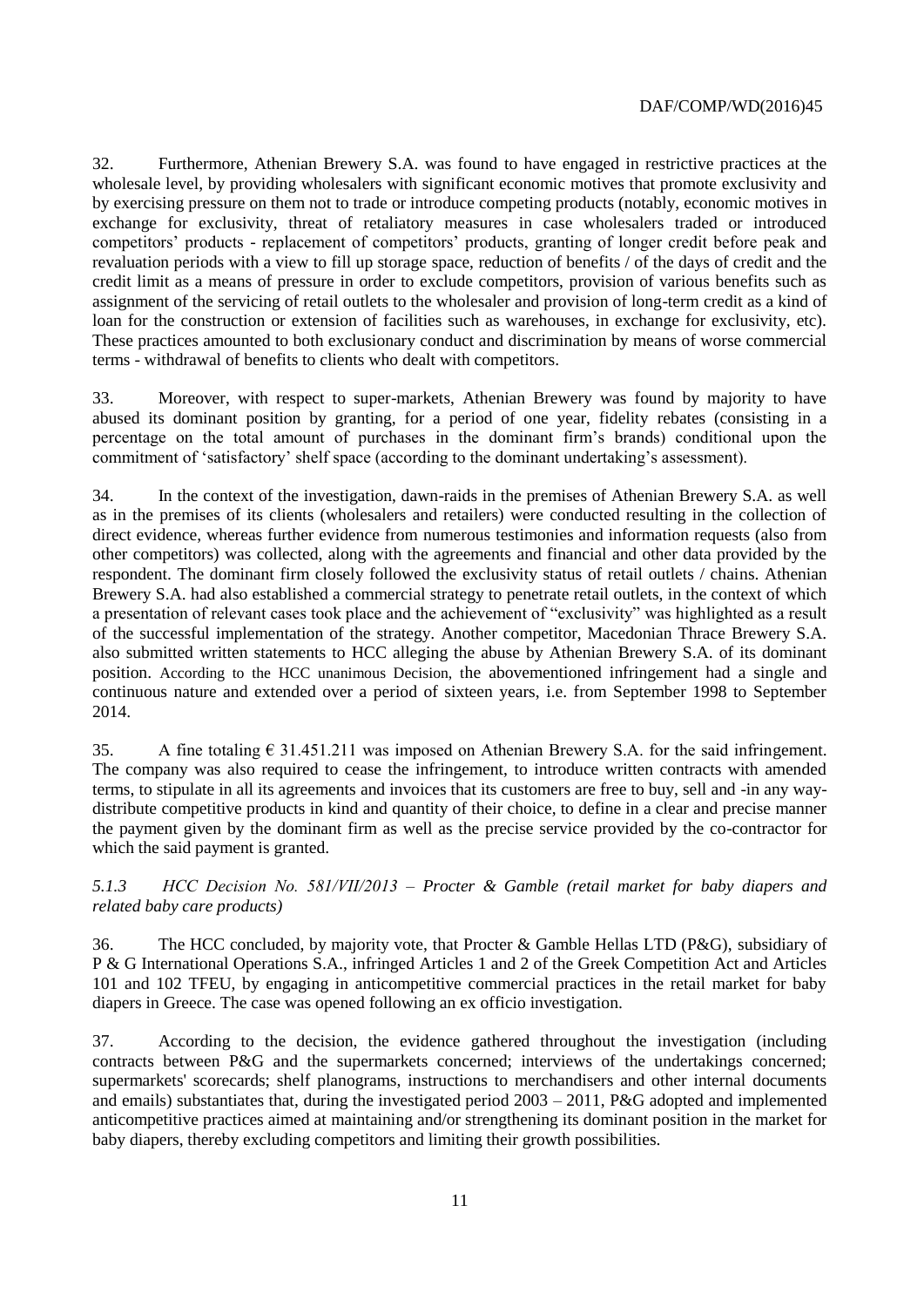38. The alleged abusive conduct included, in particular, individualised target rebates and rebates conditional upon the commitment of excessive shelf space for P&G baby diapers products, as agreed between the latter and major retail chains between 2003 and 2011.

39. The characteristics of the aforementioned rebates, as well as the way they were implemented, were analysed according to the criteria set out by case-law for exclusivity requirements. The rebates which were conditional upon the commitment of excessive shelf space were also found to constitute non-compete clauses infringing Article 1 of the Greek Competition Act and 101 TFEU.

40. In the statement of objections, it was alleged that P&G used "mixed bundling rebates", which enabled the company to leverage its power on the diaper market into related products of the baby-care sector. However, this allegation was dropped in the final decision.

41. Based on the gravity and duration of the infringement, and after taking into account the particularities and economic circumstances of the case, the HCC imposed on P&G a fine amounting to  $\epsilon$ 5.3 million.

## *5.1.4 HCC Decision No 434/V/2009 – Nestlé (instant coffee market)*

42. Following an ex officio investigation, the HCC found that "NESTLE HELLAS S.A." had infringed articles 2 of law 703/1977 and 82 of the EC Treaty by abusing its dominant position in the instant coffee market. In particular:

- in the retail instant coffee market regarding its trading relations with super market chains, by granting target and fidelity rebates, prohibiting / impeding parallel imports, as well as by prohibiting any simultaneous marketing activities of its products and competitive products;
- in the HO.RE.CA. instant coffee market, by imposing exclusive supply and bundling contract arrangements, as well as by granting fidelity rebates aiming at inducing customer loyalty; and
- regarding its trading relations with its distributors, by imposing a "hidden" non-compete obligation (equivalent to an "English clause") $^{33}$ .

43. A fine of approximately €30 million was imposed mainly with respect to the infringements in the retail instant coffee market for the years 2002 to 2006.

# *5.1.5 HCC Decision 207 / III / 2002 - The Coca-Cola case (carbonated soft-drinks)*

44. Finally, specific mention is warranted for an older HCC case (Decision 207/III/2002 – Coca Cola), which shares many of the features of the above-mentioned more recent cases and was revisited by virtue of an HCC non-compliance decision in 2006. The case was initiated following complaints by "AGNI SA" and the "HELLENIC ASSOCIATION OF SOFT DRINKS PRODUCERS" against COCA-COLA HELLENIC BOTTLING COMPANY SA ("COCA-COLA HBC SA") with regard to alleged infringements of art. 2 of l. 703/1977.

 $33$ 

Moreover, "NESTLE HELLAS S.A." was found to have infringed articles 1 of law 703/1977 and 81 of the EC Treaty, by prohibiting/ impeding parallel imports by specific super market chains. "NESTLE HELLAS S.A." has infringed article 1 of law 703/77 also by prohibiting passive sales by its distributors.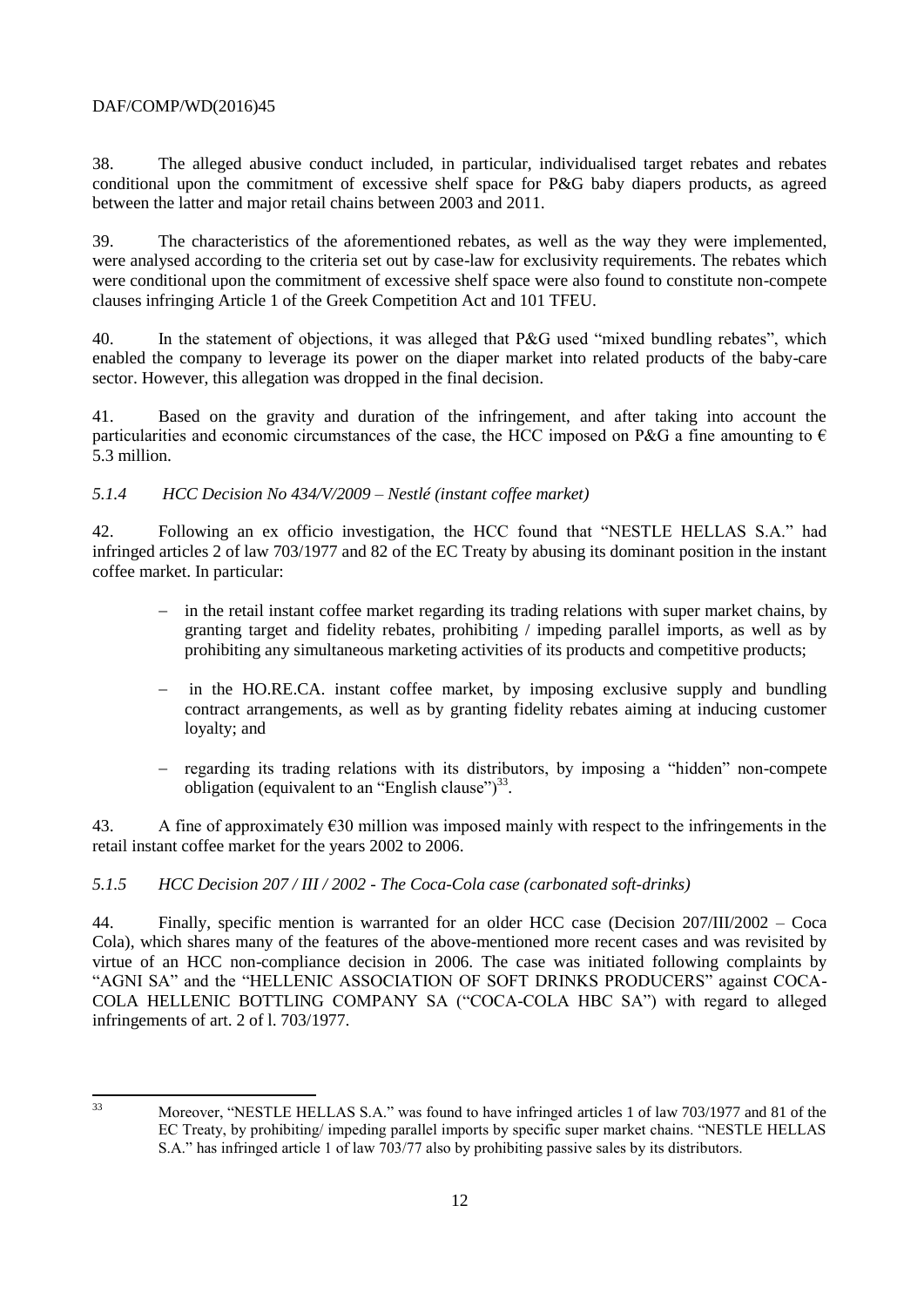45. The HCC found that Coca Cola HBC SA (known as 3E company) abused its dominant position by: (1) offering target rebates, (2) discriminating against retail resellers that did not distribute its products on an exclusive basis, (3) offering additional free benefits to those retail resellers who did not sell competitive products, and iv) leasing freezers to resellers upon the condition that they be used exclusively for Coca-Cola products. The main abusive practices found were: target discounts, fidelity rebates and freezer exclusivity.

#### *Target Rebates applied to certain wholesalers / dealers*

46. According to the HCC, rebates applied by dominant undertakings which depend on the attainment by the dealer of a certain sales target, individually determined for a certain time period (usually the target is increased with regard to the previous -corresponding- reference period), aim at binding the clients to the company and at barring actual or potential competitors.

47. Such a system has the unavoidable result that the pressure increases on the buyer, towards the end of the period, to reach the purchase figure needed to obtain the discount or to avoid suffering the expected loss for the entire period. In parallel, the buyer's freedom to choose his sources of supply (to be able to choose, at any given time, in view of the market conditions, the most favourable offer from those made by several competitors and to switch supplier without material adverse financial consequences), is restricted. At the same time, the access of new competitors to the supplier level is restricted, due to the fact that their cooperation with the distributors of their products (their access to the distribution networks) is rendered more difficult.

48. The effects of the said practice are further accentuated by the wide divergence between the dominant undertaking's market share and those of its competitors.

49. It is thus accepted that in view of the above, target rebates imposed by a dominant supplier result in the application of dissimilar conditions to equivalent transactions with other trading parties and in the restriction of production and consumption. The lack of transparency of the dominant undertaking's entire discount system, although not a condition to the qualification of a practice as abusive, intensified the discriminatory treatment of the buyers. On the contrary, quantity -or scale- discounts, which apply objectively and uniformly for all the clients and are based on economic advantages (cost reduction due to saving in storage or transportation expenses) justifying their provision, are lawful, in principle.

## *Individual anticompetitive practices:*

50. COCA-COLA HBC SA's employees unilaterally set to wholesalers/dealers (customized) sales targets incorporating an increase (5%-15%) with relation to the previous year's sales. The said targets initially concerned a 2 to 4 months' period, and, if not attained, could, in some cases, be readjusted to 6 months' periods or to annual. Other rebates were annual. Some concerned the entire product range, some others were per product. The granting of the rebate was subject to the attainment of the sales targets and was effected through the provision (of different amounts) of free cartons, credit notes or a monetary rebate (apart from the normal profit margin). If the dealer failed to attain the target, he was obliged to purchase additional cartons or did not receive any rebate. COCA-COLA HBC SA's documents -showing the rebates were neither signed by the wholesaler nor given to the latter, or the whole arrangement was oral.

51. According to the HCC, the said rebates could not be considered as quantitative "scale" rebates (this was COCA-COLA HBC SA's defense line) since they were determined/calculated at the beginning of each year on the basis of sales exceeding those of the corresponding period of the previous year, individually for each dealer, and could be readjusted.